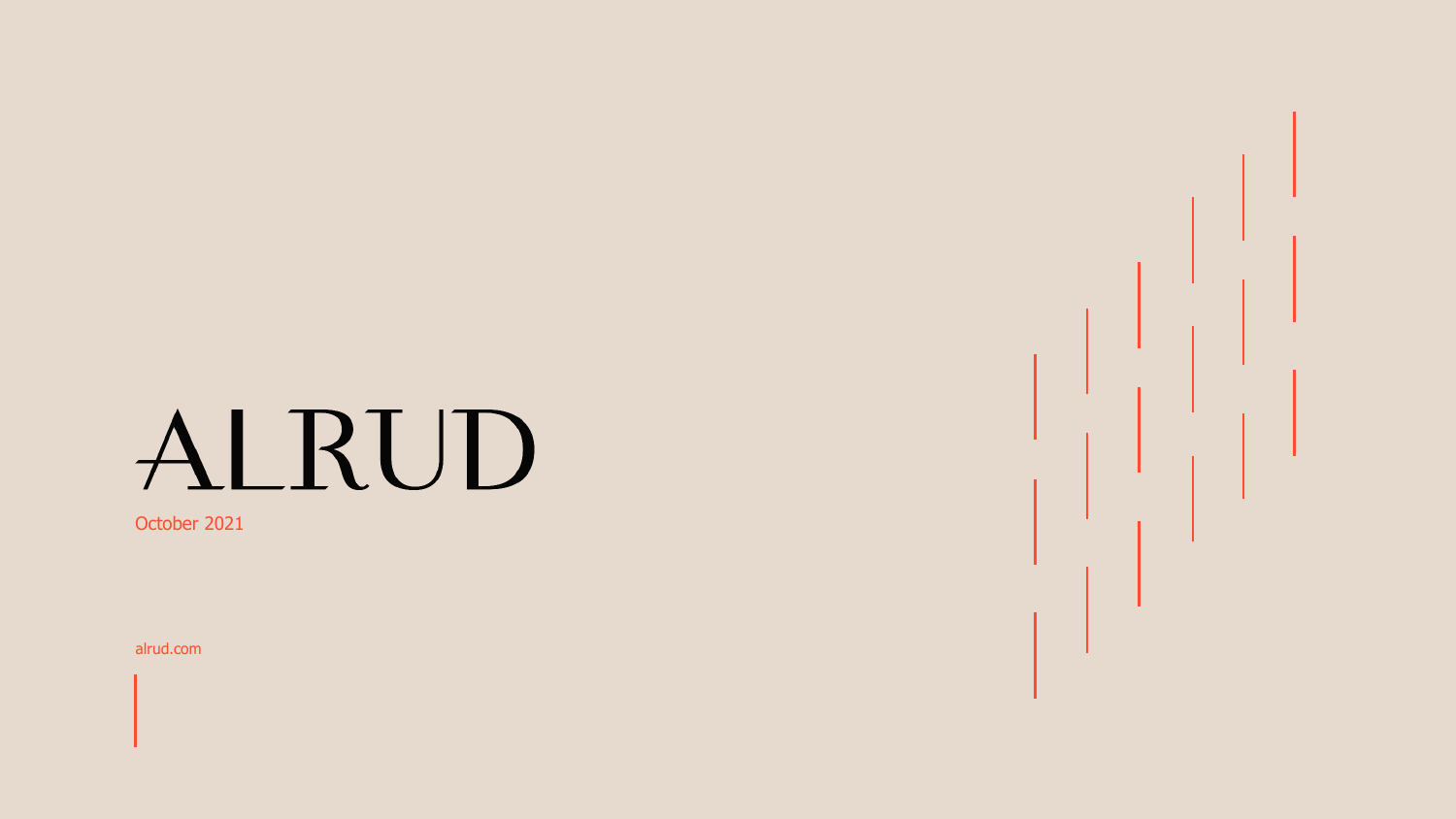# Checklist: Employing a highly qualified foreign specialist

Dear Colleagues!

This material can be of particular interest to HR directors and business partners, compliance officers, heads of legal departments and other interested people, who are in charge of engaging foreign national employees. In this paper, we focused on the simplified procedure that applies to highly qualified specialists ("**HQS**"). This checklist covers the main steps of engaging, reporting and terminating HQS, in accordance with federal regulations, state authorities' clarifications and best practices in Russia.

In practice, requirements and time frames may slightly differ, depending on exact (territorial) migration authority and temporary measures introduced due to the pandemic spread. Therefore, and given that migration legislation continually develops, *it is advisable* to check existing requirements at the date of application of this checklist.

Please note that this checklist covers special requirements and procedures for HQS and does not include standard HR requirements that are obligatory for all employees.

alrud.com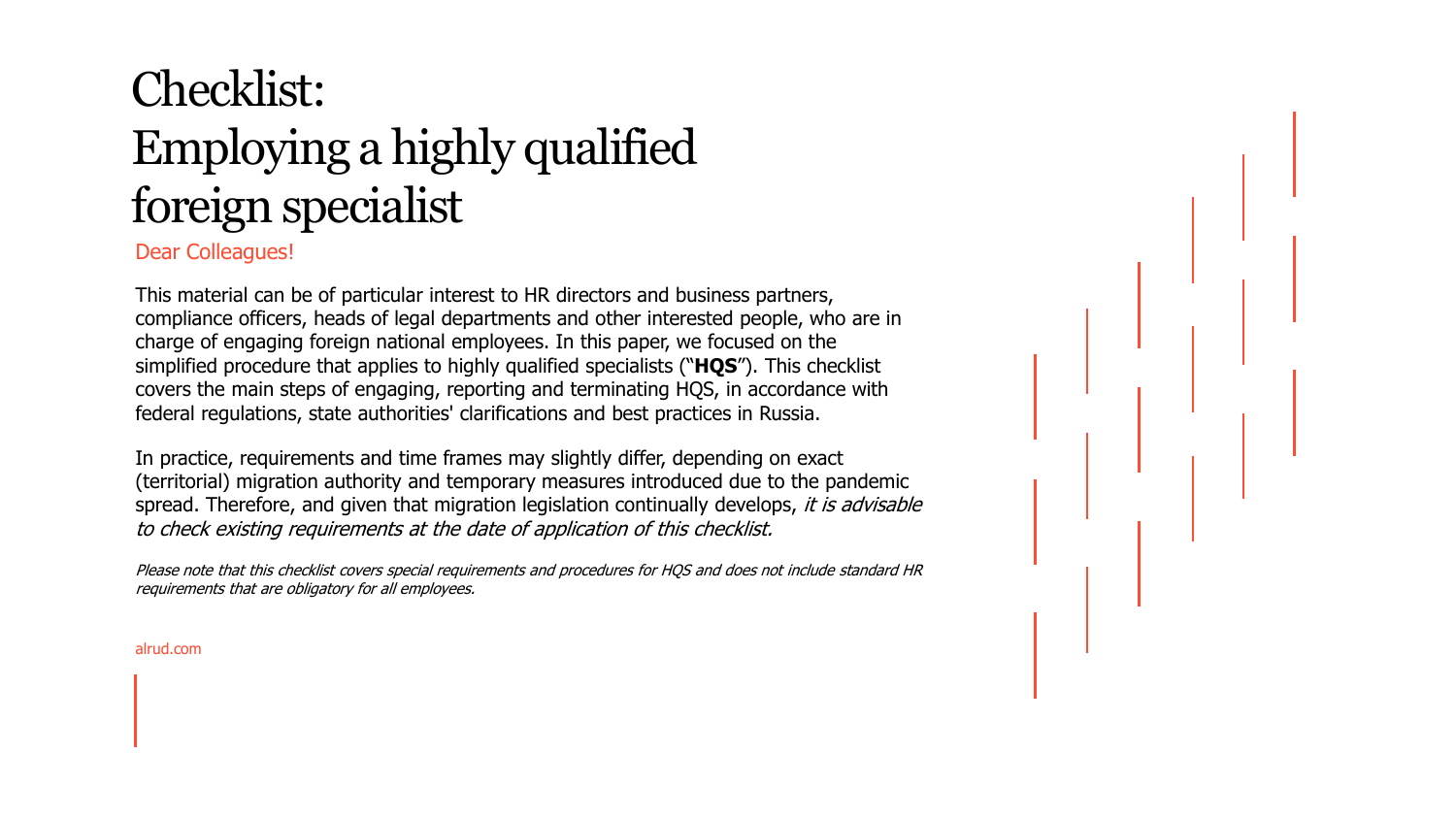### INITIAL STEPS



Register the company (HQS's potential employer) within the migration authority

The authorized representative of the company shall visit the migration authority in person.

In Moscow, only the General Director of the company, or the Head of the branch/representative office of the foreign company, may apply for such registration. Please additionally check the requirements in the exact Russian region where the company operates.

The company may be registered within the separate procedure, or this may be done simultaneously with submitting documents for the first foreign employee.





Obtain the ministry's approval of the HQS's entry to Russia

This is an extra step, only for foreign nationals from countries which citizens are prohibited to enter Russia, due to the pandemic (e.g., Canada, Brazil).

The application is submitted to the Russian ministry with the competency in the sphere where the company operates, (e.g., Russian Ministry of Health for a pharmaceutical company).

The proceeding of the documents takes up to 30 days. In practice, this timeframe may be extended, depending on the exact ministry and its workload.



Check on the [official state website "Gosuslugi"](https://www.gosuslugi.ru/410127/2) whether the entrance of the foreign national was approved and the foreign national was included in the respective list

The approval is granted in the e-form. Further, applying for the work permit is possible only after receiving the approval by the migration authority.

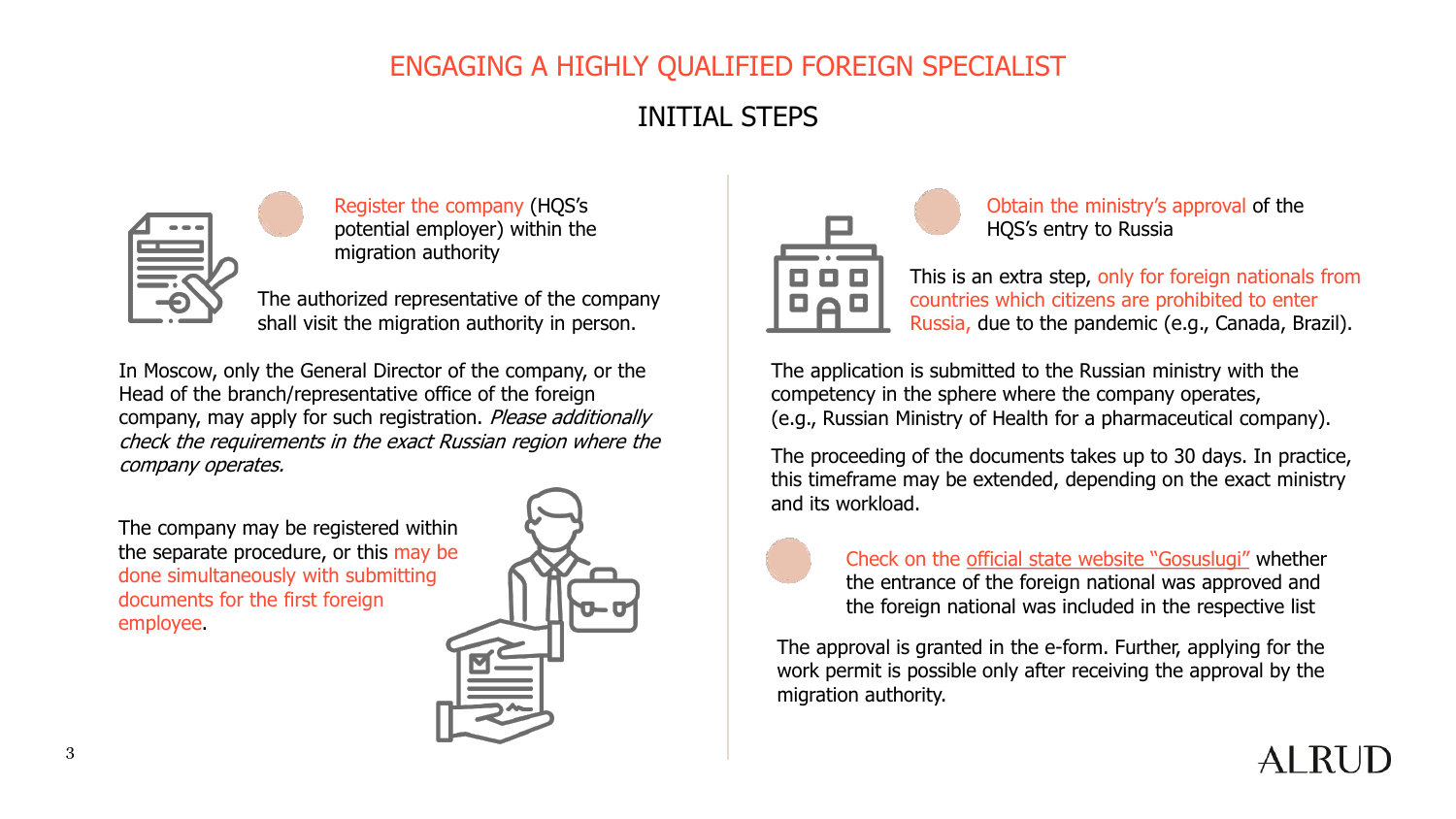## OBTAINING WORK PERMIT



Provide the HQS with additional medical insurance

Conclude an employment contract containing inter alia:



- HQS status of the employee;
- commencement date by which a work permit shall be obtained;
- salary of at least RUB 167,000 (approx. EUR 1,965 or USD 2,227);
- additional medical insurance with requisites of the insurance certificate.



Make a notarized translation of the HQS's passport

Pay the state duty for obtaining a work permit – RUB 3,500 (approx. EUR 41 or USD 47)



Fill in migration forms, including an application on engaging a HQS and a letter of guarantee

#### Submit the set of documents to the migration authority (only a person authorized by the PoA, for representing the

company within migration authorities, may submit documents)

Please note that the submission is allowed only on specifically-allocated visiting days.



Proceeding documents within the migration authority takes up to 14 working days. A work permit's validity term is up to 3 years.



Notify the migration authority on concluding the employment contract with the HQS within 3 working days from the respective date

It is advisable to specify the submission date as the date of the contract's conclusion and notify on concluding the contract simultaneously with submitting documents.

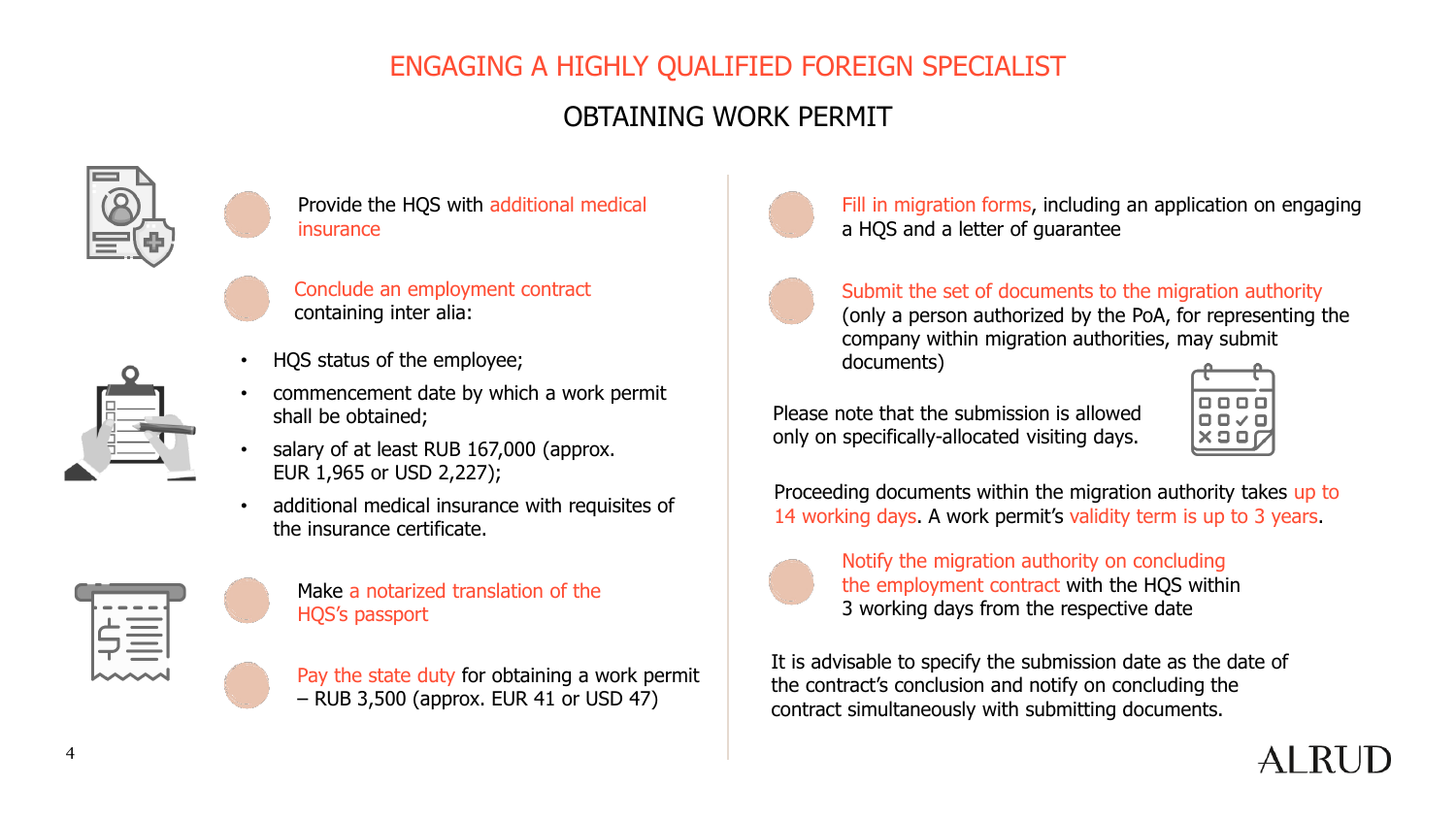#### OBTAINING WORK VISA



Fill in migration forms, including an application for issuing visa invitation and a letter of guarantee

The application shall include, inter alia, the exact Russian consulate where the HQS will apply for his/her visa, date of entry, etc.

Pay the state duty for issuing visa invitation – RUB 800 (approx. EUR 9 or USD 10)

Submit the set of documents to the migration authority (only a person authorized by the PoA for representing the company within migration authorities may submit documents)

Processing documents within the migration authority takes up to 14 working days.



Obtain a short form of the issued invitation (in practice, it can be in the e-form)



Sent the short invitation's form to the HQS, ask to print it and bring with him/her to the Russian consulate

Further, the HQS shall apply to the Russian consulate in the state of his/her citizenship or residence (this consulate is indicated in the application for visa invitation) for issuing his/her work visa.



Visa may be obtained upon standard, or express (if available) procedure, subject to different consular fees.

A work visa is granted for the work permit's validity term, i.e., for up to 3 years.

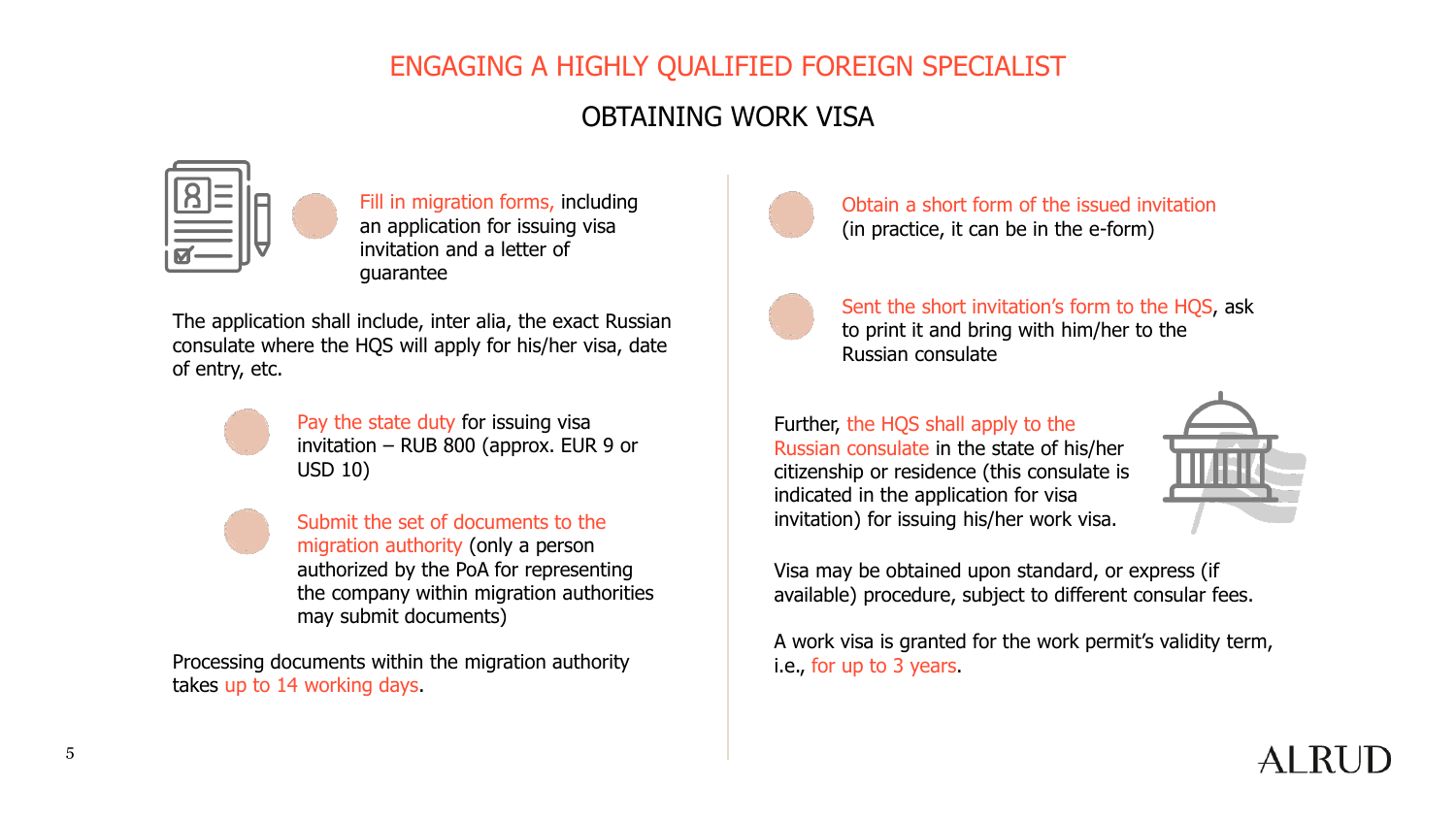#### ENTRY AND FINAL STEPS



Upon obtaining the work visa, the HQS may enter Russia.

When passing Russian customs, the HQS obtains his/her filled migration card.



The HQS shall visit the respective territorial migration authority in person and obtain the issued work permit (card).

The work permit card may be obtained at any time, within its validity term. Only after obtaining the work permit (personal visit for receiving it is required) the HQS can commence work upon his/her employment contract.



|--|

Register the HQS – notify the migration authority on the HQS's residing address within 90 days from the arrival date (if the company is responsible)

The host party is in charge of registering the HQS in Russia at HQS's place of living. The hotel, owner of the apartment where the HQS lives in Russia, or the employer (if the HQS lives at its premises) is considered to be the host party.

The HQS shall be registered within the territorial migration authority (often through multifunctional centers).

After completing registration, the host party obtains the tear-off part of notification on foreign national's arrival (or "migration registration") and transfers it to the HQS.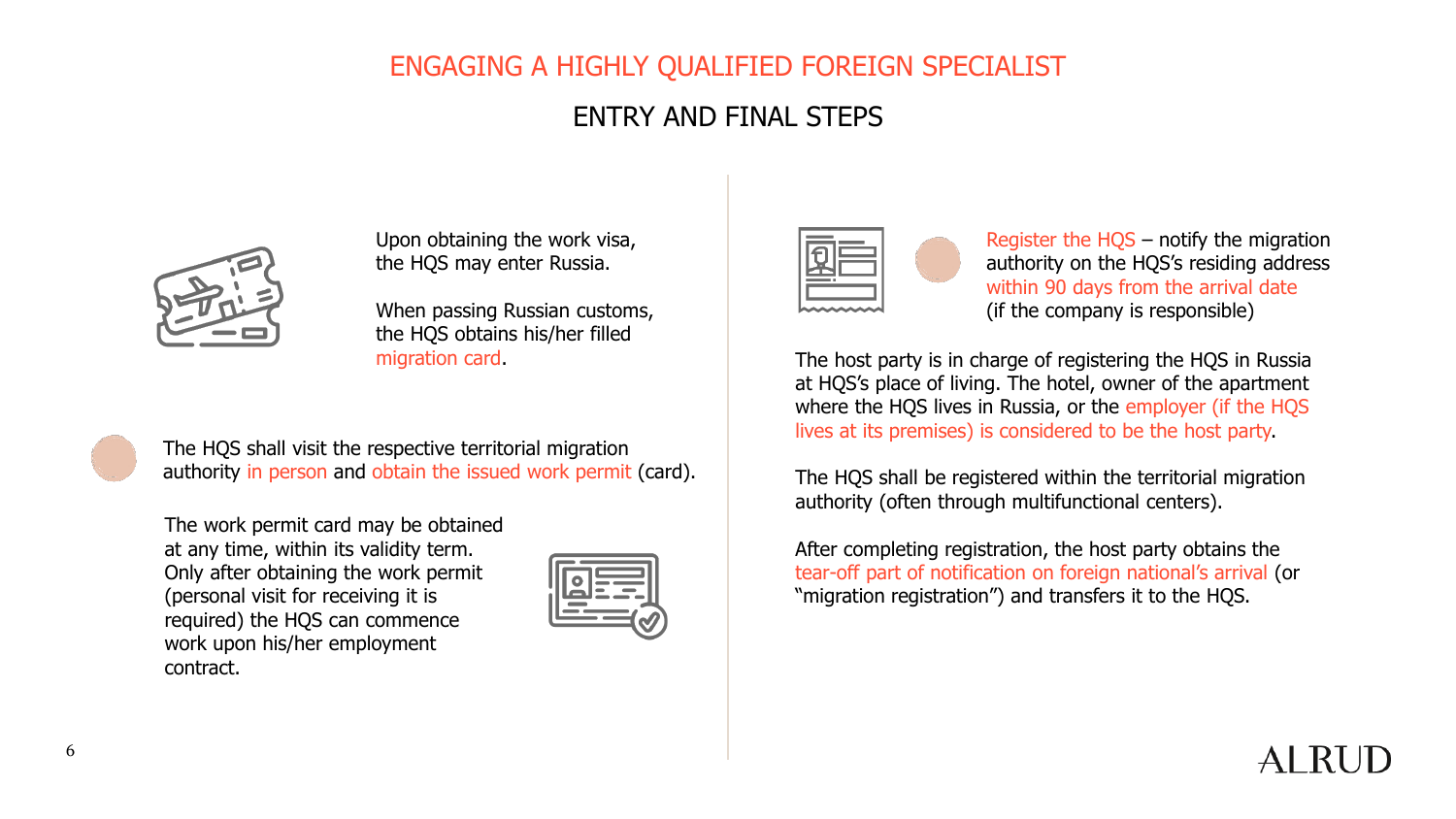#### STAYING AND WORKING IN RUSSIA

#### ON-GOING DUTIES

The HQS shall always take the following documents with him/her – they may be checked by the police at any time:



- passport with the visa,
- work permit,
- migration card (valid), and
- migration registration.

The HQS is entitled to leave and re-enter Russia within his/her visa and work permit validity terms. Each time, when entering the country, the HQS obtains a new migration card at the Russian customs while the previous one automatically becomes invalid.



Please note that HQSs, whose entry was approved by the competent ministry (upon temporary procedure) before February 2021, are not currently entitled to re-enter until obtaining an approval under the new procedure that implies being included in the special list available on [official state website "Gosuslugi"](https://www.gosuslugi.ru/410127/2).



Quarterly notify the migration authority on payment salary to the HQS

The term for submitting documents is 1 calendar month, following the reporting quarter (e.g., a company shall report the salary payment in a first quarter of a year on before 30 April).



#### Monthly salary of the HQS cannot be less than RUB 167,000 (approx. EUR 1,965 or

USD 2,227) – this is a general rule, there are exceptions for some categories, such as medical workers. Otherwise, the employer may be brought to the administrative liability and/or the work permit may be annulled.



Calculate and transfer social contributions to the state funds, if the HQS obtained the residence permit

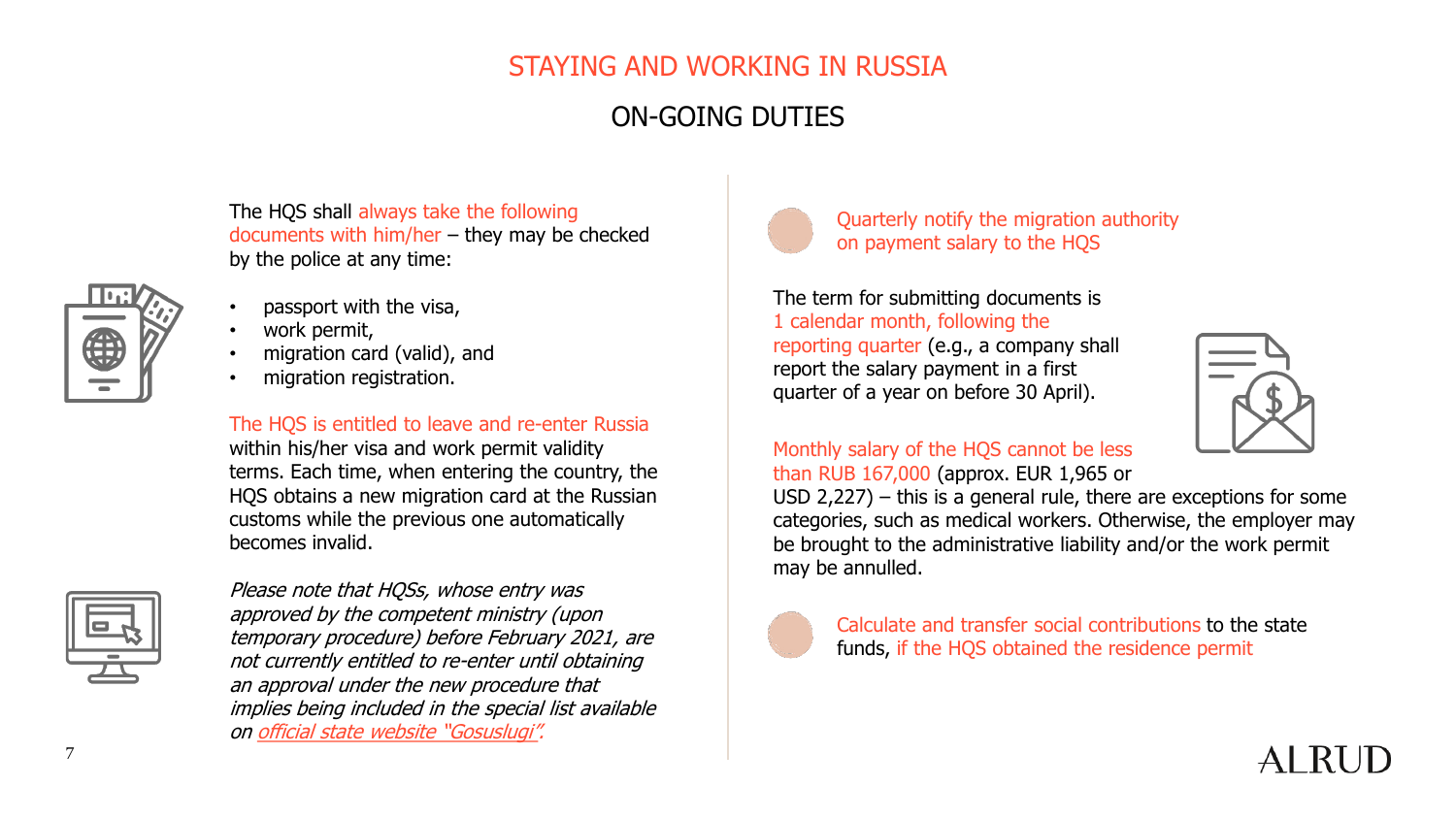#### PROLONG OR TERMINATE

#### OPTIONS UPON EXPIRATION OF MIGRATION PERMISSIONS



Prolong the HQS's work permit for a new three-year term, documents shall be submitted to the migration authority maximum 30 days prior to the work permit's expiration date



After obtaining the new work permit, the HQS may apply for the new work visa that shall be obtained before the current one expires (no invitation and/nor leaving Russia is required).

Processing an application in the migration

authority takes 14 working days.

Alternatively, terminate the HQS upon expiration of his/her work permit and work visa

The HQS may be also be terminated within his/her employment term, upon the general legally-established grounds. Please note that in case of early/pre-term cancellation of the HQS's work permit, his/her employment shall be immediately terminated, since foreign nationals cannot work without valid migration permission.



Notify the migration authority on the HQS's employment termination within 3 working days from the termination date





AI RU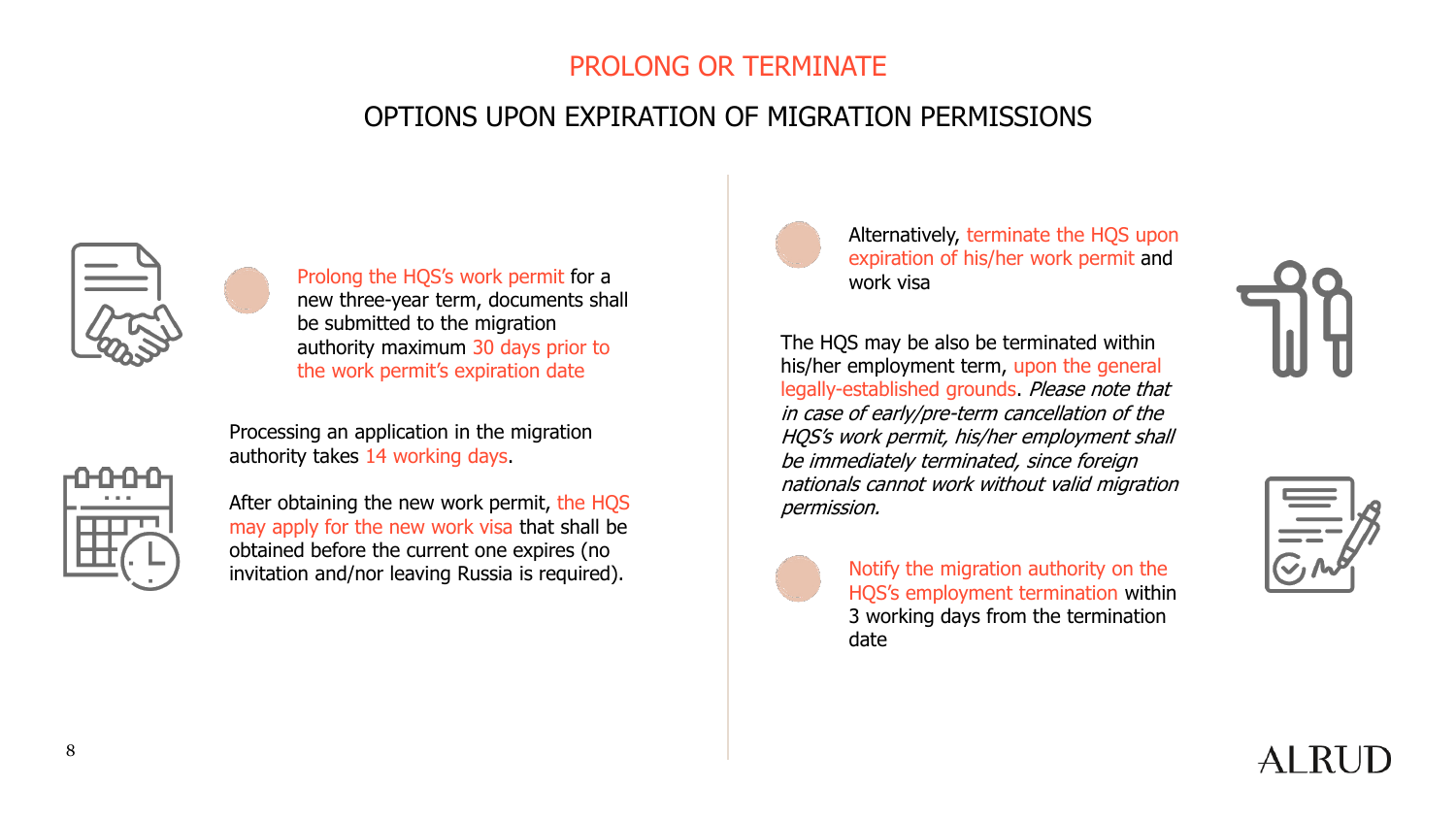#### ACCOMPAYNING FAMILY MEMBERS

#### STATUS AND APPLICABLE MIGRATION PROCEDURES



Spouse, children under 18 (and disabled children over 18) are considered accompanying family members of the HQS. In order to apply for any migration permissions, they shall provide evidence of their kinship, e.g. passports, marriage and birth certificates, etc.



Prepare the set of documents including passport copies, kinship evidence, migration forms, etc. Please additionally check the requirements in the exact Russian region.



Pay the state duties (RUB 800 – approx. EUR 9 or USD 10) and apply for visa invitations for HQS's family members

- ❑ on a separate basis, after obtaining HQS's work permit and visa, but within their validity terms, or
- ❑ simultaneously with submitting documents for HQS's visa invitation

Migration documents of accompanying family members directly depend on the HQS's permissions validity – their visas can be (i) extended if HQS's work permit and visa are prolonged or (ii) annulled in case the latter ones are expiring.